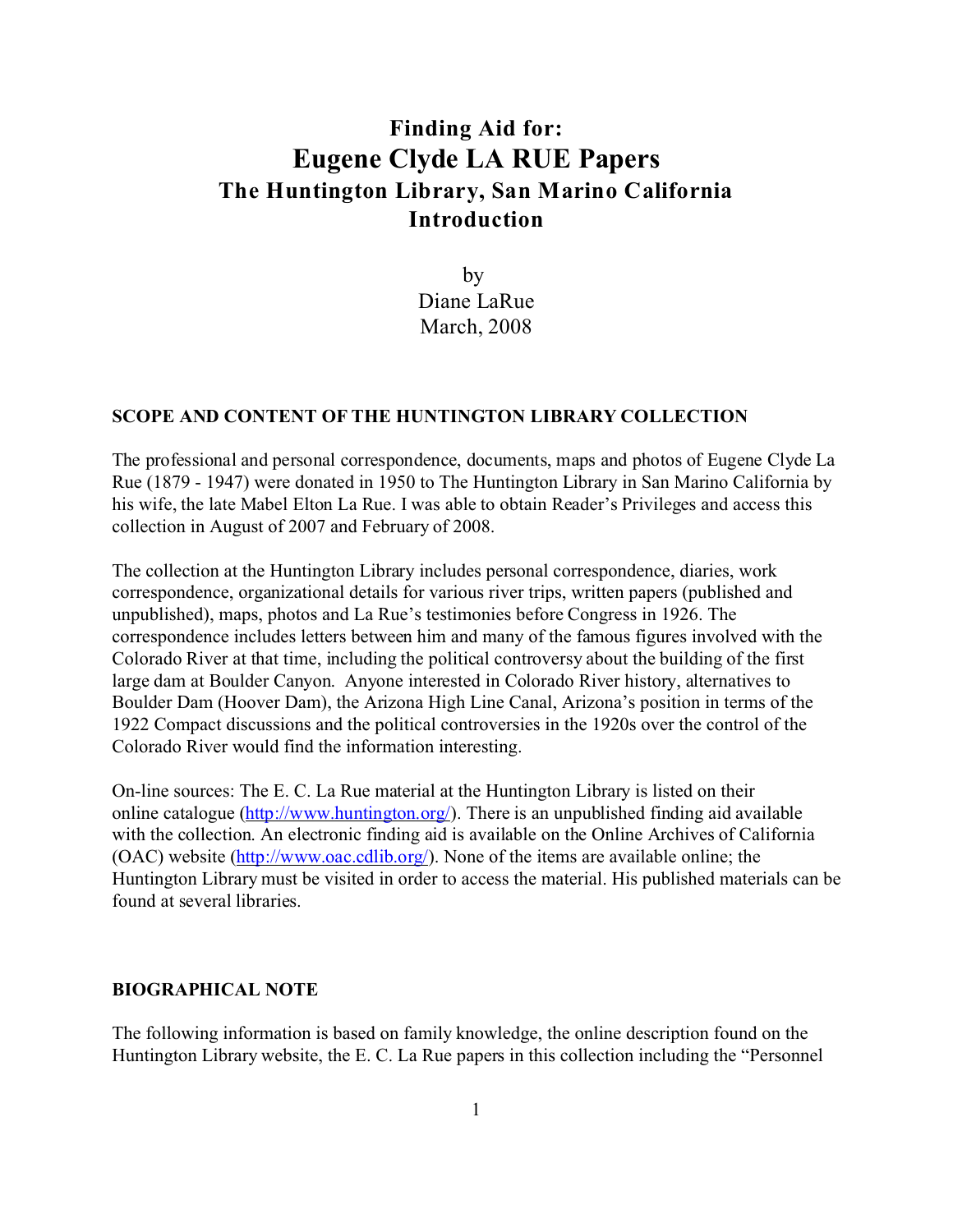Statement of E. C. LaRue, May  $31<sup>st</sup>$ , 1911", and information from Damming Grand Canyon, by Diane Boyer and Robert Webb, published in 2007.

Eugene Clyde La Rue was born Rexford Clyde La Rue in Riverside California on November 11, 1879. Few people know that his birth name was Rexford. I was told by my aunt Roberta La Rue that he changed his name because dogs were called Rex. In spite of that, his father, brother and most everyone called him Rex. In terms of spelling his last name, even he was inconsistent, sometimes using La Rue and other times using LaRue.

He graduated from Riverside High School in 1900 and enrolled in Engineering at the University of California, where he received a B. S. Degree from the College of Engineering in 1904 (with Eugene Clyde LaRue as his name). From June 1904 to April 1907 he served as Engineering Aid with the United States Reclamation Service, within the United States Geological Service (USGS). When the Reclamation Service became an independent bureau in 1907, La Rue continued with the United States Geological Service (USGS) as Junior Engineer until January 1910 when he was promoted to Engineer. He was responsible for making field investigations for potential dam sites for water control, irrigation and power generation. He worked out of the Great Basin District in Salt Lake City until 1911. While in Salt Lake City, he married Mabel Ruth Elton, "went on a survey trip and called it a honeymoon". They had three daughters Merle (b. 1911), Roberta (b. 1913) and Annette (b. 1918). He then worked out of the USGS Water Resources Branch in southern California. He and his family moved to Pasadena, California at that time. He remained with the USGS until 1927 receiving several raises in pay. He was a well known and highly respected hydraulic engineer who strongly believed in his work to solve water resource problems.

As an Engineer with the USGS, he was instrumental in much of the work involved with controlling many rivers of the west for flood control and storage, including the Colorado River and its watershed from Wyoming to the Delta. He was instrumental in surveying most of the Colorado River (in the United States) and many of its tributaries. It is obvious he had a passion for his work - many of the handwritten pages in his personal journals are calculations on heights of dams, amount of water stored, evaporation rates, etc. He thoroughly researched sites for potential dams with historical information on floods in the area, precipitation records, stream flows - any data he could get his hands on that would be relevant for controlling water flow to prevent flooding and "waste" of water . He strongly believed in conserving water which meant storing it and controlling it so that it could be used for human activities. As was common at that time, water that reached the sea was considered wasted water.

La Rue believed in a comprehensive plan for the development of the water resources of the Colorado River basin and he believed that the seven States and the Republic of Mexico required an equitable distribution of the waters of the Colorado. He believed that before decisions could be made, the gathering of information including flow rates over time and potential storage (dam) sites was essential. Although he worked for the USGS, he was hired on contract to do Colorado River survey work for the Arizona Engineering Commission in 1922 and after W. S. Norviel was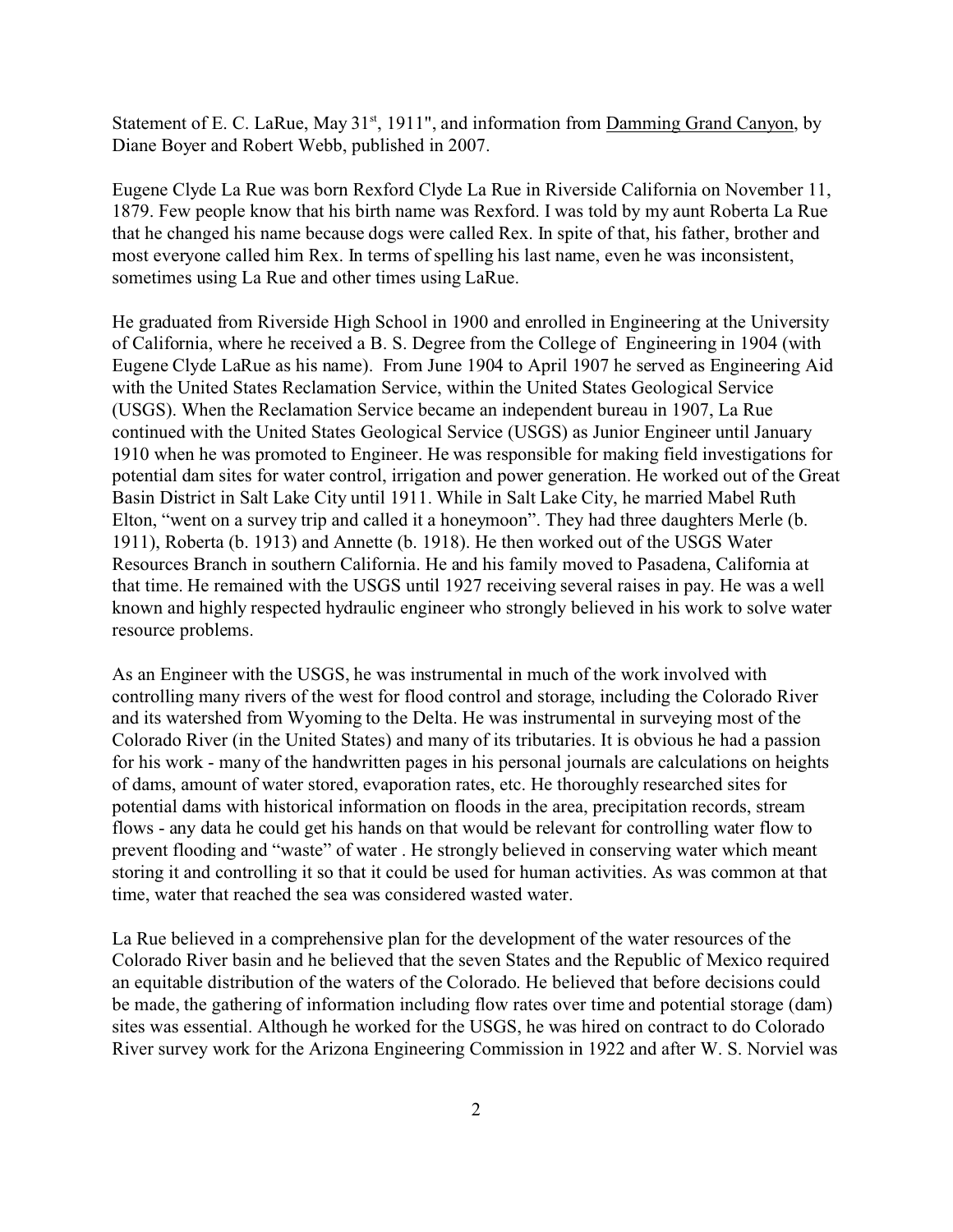let go, he became the Chairman of the Commission. He was responsible for all the data on irrigable water and land that was needed to present Arizona's case to the Colorado River Commission which was working out the details of a "Compact" to portion out Colorado River water amongst the States. Although La Rue's report was completed and presented to the Commission on time, the job itself was not initiated early enough to be completed in time for Arizona to clearly state its water needs to the Commission. The Commission refused to allow Arizona's requested extension, leaving Arizona in opposition to the allocation of the Colorado River water. La Rue also believed that the amount of available water to be allocated was being substantially over estimated.

As part of his work with the Arizona Engineering Commission to determine irrigable lands and potentially available water, he studied the river in terms of a High Line Canal which would irrigate all of Arizona by gravity. La Rue believed that controlling the river to prevent flooding in the Imperial Valley and other areas was of primary importance. He felt that by damming the river near Lees Ferry (Glen Canyon), the River could be controlled and the stored water could be used to irrigate by gravity. He believed in a plan for the entire river, not just a single dam and was very forceful as a proponent of a single plan for the entire river. His plan proposed 13 dams with 42,000,000 acre feet of storage capacity for control of floods, equalization of flow and storage of silt. He based his available water quantities on an annual figure that was less than the amount commonly thought to be available. And there were many who supported his views.

Although he participated in and led or supervised numerous Colorado River trips on the main stem and many of the tributaries, he is probably best known for his role in the Birdseye Expedition down the Grand Canyon. In 1923 this expedition was launched to survey the remainder of the River which had not yet been accurately surveyed. This 251-mile stretch of the Colorado ran through the Grand Canyon from Lees Ferry to Diamond Creek. The expedition leader was Claude Birdseye, who was the Chief Topographic Engineer of the USGS. The other 11 men on the trip were scientists, boatmen, publicist and cooks. La Rue was the expedition hydrologist and photographer; and not only took numerous panoramic and stereo black and white photographs, but was also responsible for taking movie footage, which was made into a 16 mm film. An excellent account of this expedition using the personal diaries of the participants and additional information can be found in the recently published book: Damming Grand Canyon, The 1923 USGS Colorado River Expedition, by Diane Boyer and Robert Webb, published in 2007 by Utah State University Press.

Throughout 1924 and 1925, he continued to advocate for the first large dam to be built near Lees Ferry and was vociferously against the Boulder or Black Canyon site. He was outspoken in his views and presented them wherever he could. In 1924 he presented his views to a Senate Committee on the Development of the Colorado River. He considered the controversial Boulder Dam a waste of taxpayers money and a waste of river water primarily due to the expected evaporation from the large surface area of the resulting reservoir. He felt that building the dam at sufficient height to produce power in order to pay for the construction was not in the best interests of anyone. In his papers and articles, he presented a good case in support of his ideas.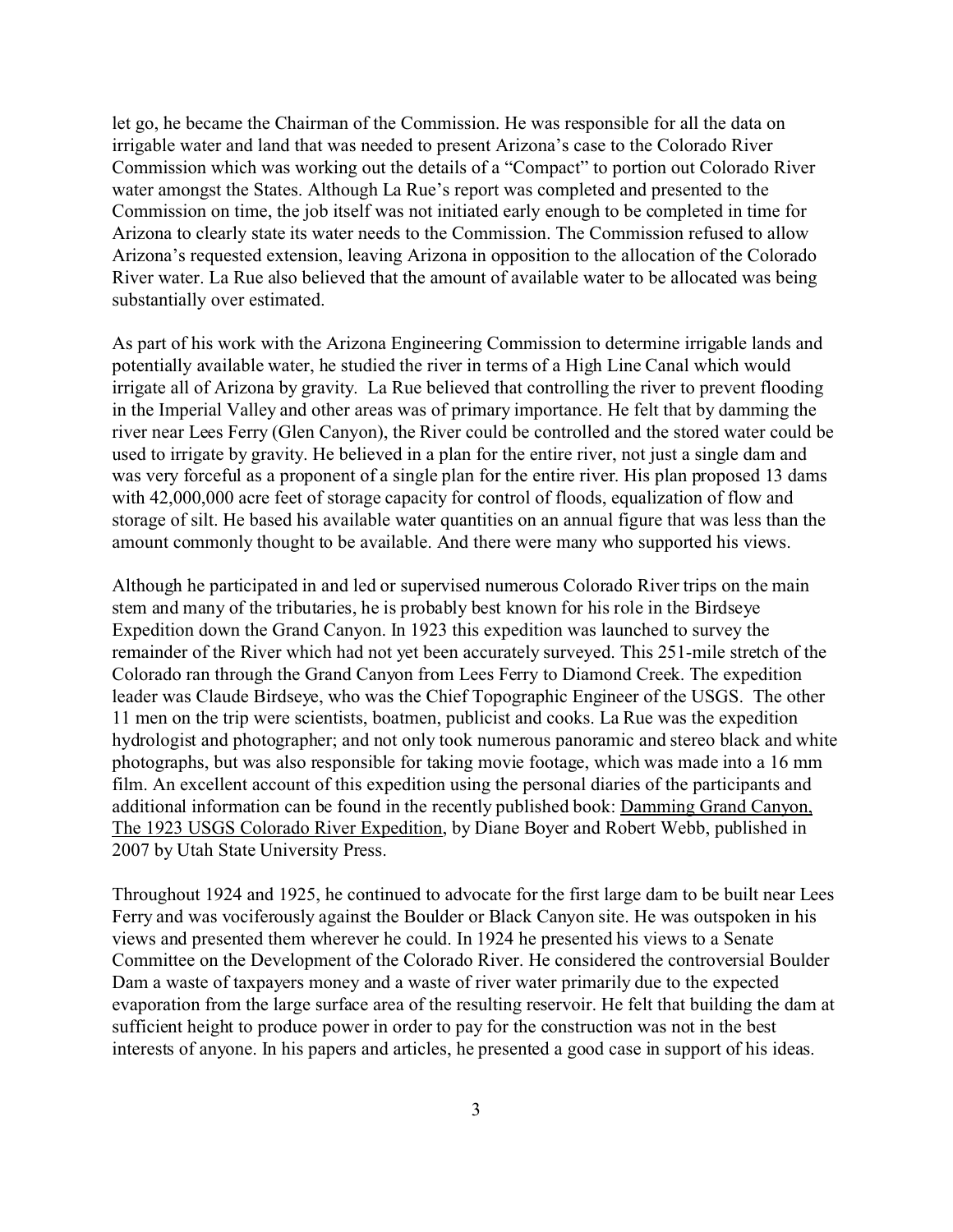For years he promoted his plan for control of the Colorado River and adamantly insisted on a dam near Lees Ferry in spite of the 'official' emphasis on Boulder or Black Canyon for the main control structure. In addition to being clearly against the dam at Boulder or Black Canyon, he maintained that the amount of water being considered as available was based on recent higher precipitation rates, and that it was being vastly overestimated. In June of 1926 he received a telegram from the Director of the USGS ordering him to keep quiet because his views were in opposition to adopted policy. La Rue referred to this as his "muzzle telegram".

He resigned from the USGS in 1927 and went into partnership with B. F. Jakobsen as *La Rue and Jakobsen, Consulting Engineers*, based out of Los Angeles. He also spent some time working for Bray Productions, Inc which was filming a romantic movie to be called "Bride of the Colorado", which apparently was never finished. He provided river and guiding experiences and services in the Grand Canyon for the movie company. As consulting engineers, both Jakobsen and La Rue continued to be involved with the control and use of the Colorado River, as well as other engineering and water control projects. In the late 1920s they were both heavily involved with the controversy over the siting of an aqueduct to carry Colorado River water to the Los Angeles area. As proponents of a dam site at Bridge Canyon, they believed that a better dam could be built cheaper than that at Boulder (or Black Canyon). The dam site they proposed would store more water and because of altitude could deliver water to Los Angeles (as well as Arizona) using gravity flow and a minimum of pumping. Again, La Rue was involved in bucking the political system which continued to favor Boulder Dam, which was authorized by Congress in 1928. Jakobsen and La Rue dissolved their partnership in 1933, as each felt they could do better on their own.

La Rue then went to work for the Army Corp of Engineers in Los Angeles. He worked with the Los Angeles Flood Control District until his death in February 1947. With that job he was involved on various dam projects for flood control and power generation. He did what he was good at. He investigated sites for potential dams, did the calculations and recommended the best sites. He investigated a breach in the Los Angeles Aqueduct, which carried water from the Owen's Valley, at Olancha. He was also involved in water control projects in the Santa Maria and Ventura River watersheds in California, as well as everything concerned with water, rivers and dams in the Los Angeles area. By the early 1940s he still considered Boulder (now Hoover) Dam a bad decision and with fellow engineers, complained about the waste of water through evaporation.

As a professional engineer he was an active member of the American Society of Civil Engineers. He published numerous articles in engineering journals and two USGS Water-Supply Papers on the Colorado River. In addition to published works he wrote many unpublished articles, which are found in the Huntington Library material. His testimonies before Congress are also found in the Collection, as are his numerous speeches before various organizations where he was able to explain his proposals to larger audiences. In April 1924 he was elected an Honorary Life Member of The American Scenic and Historic Preservation Society in recognition of distinguished service in connection with the USGS, and particularly as a member of the party which made the survey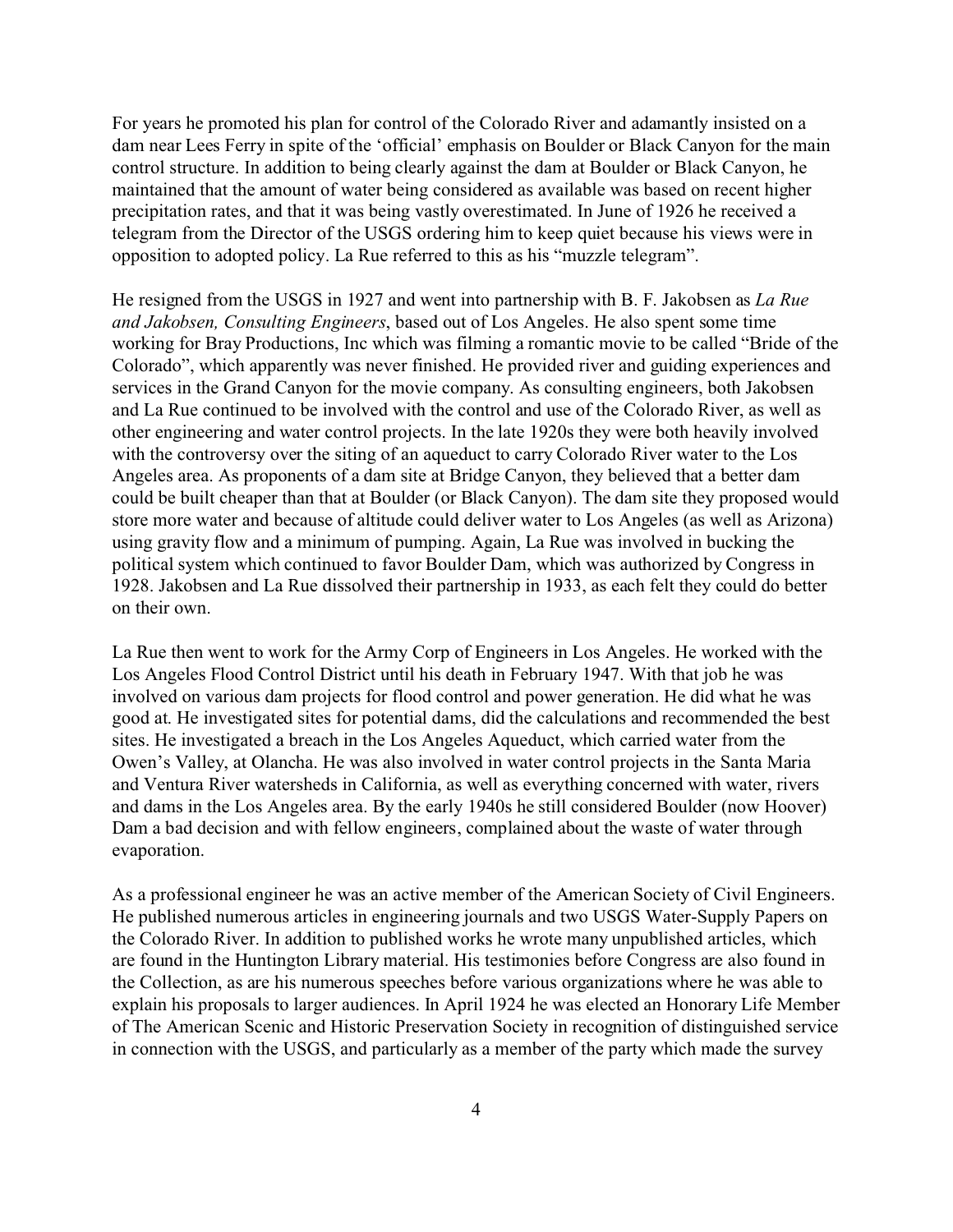of the Colorado River in 1923. Ironically, the survey was identifying sites for dams that if built, would have destroyed one of the most scenic areas of the world. He was an active member of the Lodges of the A. F. & A. M. (Ancient Free & Accepted Masons) in both Salt Lake City, Utah and in Pasadena, California.

He died March 22, 1947 (according to California Death Records; accessed online March 3, 2008) of a heart attack in Pasadena, California where he had lived with his wife since the early 1930s. Mabel Elton La Rue died in 1970. Their daughters Merle, Roberta and Annette died in 1974, 2003 and 2002 respectively.

### **INTRODUCTION TO THIS FINDING AID**

This Finding Aid was prepared by personally taking notes from the contents of the E. C. La Rue Papers at the Huntington Library. Some of the material was accessed in August of 2007 and more in February of 2008. Not all of the pieces are listed. I tried to concentrate on items that would be of interest to those who are interested in the political, legal and historical aspects of the Colorado River. I also wanted to provide an indication of how people thought about water, conservation and waste in the 1920s and 30s. And of course there is the personal aspect of actually seeing how my own concepts of conservation and waste were instilled by my family, even though my concepts are in the current trend of conservation of ecosystems and native flora and fauna. It has been interesting for me to see how I consider people as the wasters of water, and in the early part of the 20th century, people saw nature as the waster of water.

The Huntington Collection consists of 10 manuscript boxes in three sections, maps and photographs:

- Section I, Correspondence Boxes 1 3
- Section II, Reports Boxes 4 9
- Section III, Biographical Boxes 10 -11
- Photographs
- Maps

I looked through all manuscript Boxes except Box 9, which has material from his work in Colorado, Idaho, Oregon, Utah and Sonora, Mexico. I accessed the Collection by each envelope and folder in each Box. The photograph collection is currently archived in a different part of the Library and is organized differently from the electronic Finding Aid found on the Online Archives of California (OAC) website [\(http://www.oac.cdlib.org/](http://(http://www.oac.cdlib.org/)). My notes are based on the organization as I found it and I may not have looked at all of it. The La Rue Collection also has a large number of maps, which I did not look at. A listing of them can be found in the Finding Aid on the OAC website.

As I looked through each Box and noted selected contents, I prefaced each with a list of the contents of a "finding aid". This refers to the OAC Finding Aid. I used spellings that were used at